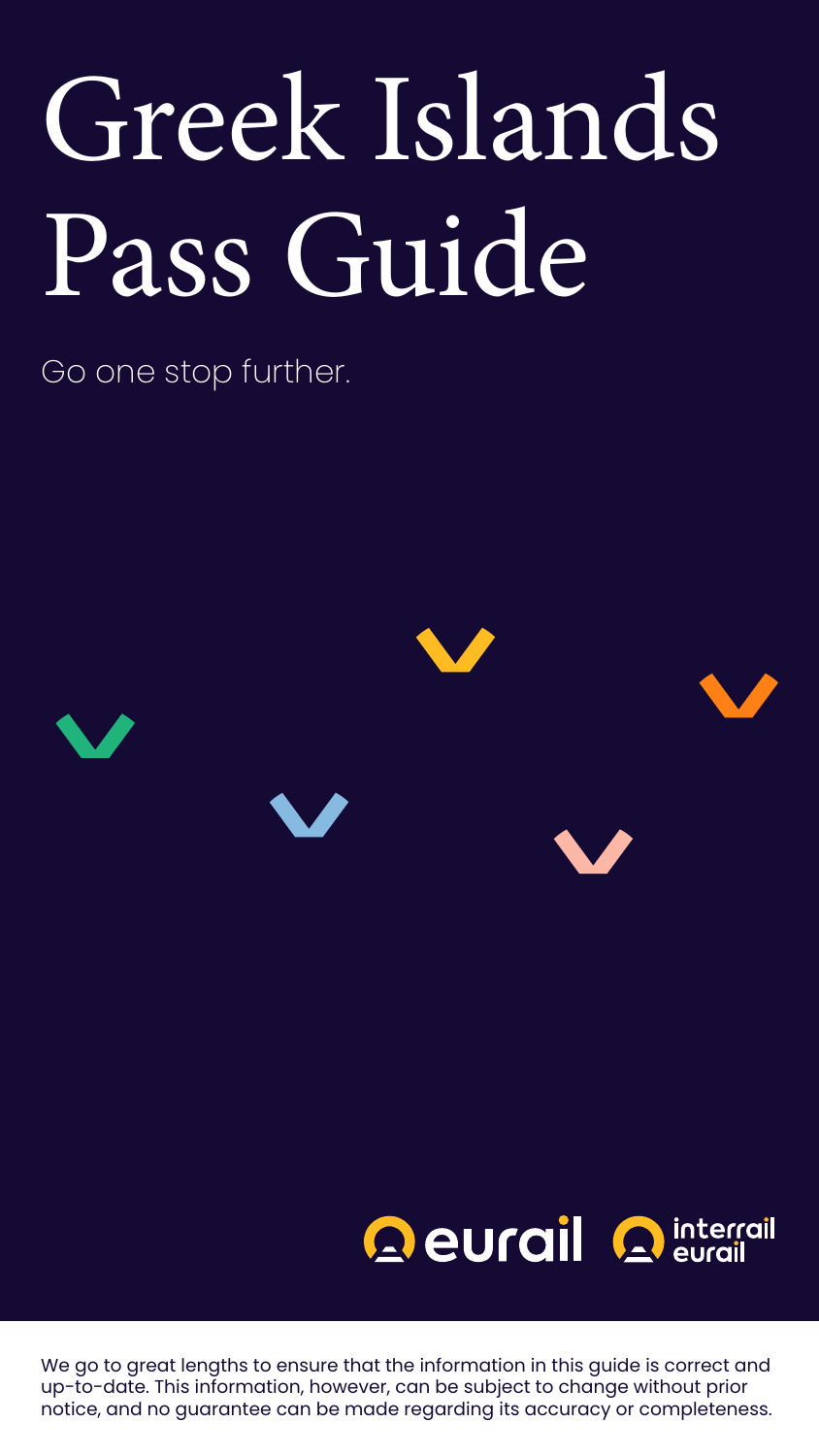

**1.** [Discover the Greek Islands](#page-2-0)

**5.** [Accommodation](#page-11-0)

**2.** [What is Included in the Pass?](#page-3-0)

**3.** [Available Routes](#page-6-0)

**4.** [How to Make a Reservation?](#page-9-0)

**6.** [Train and Bus Service](#page-12-0)

**7.** [Practical Information](#page-13-0)

# **8.** [Route Suggestions](#page-15-0)

# Download the **Rail Planner** app

Plan your dream routes and record all your journeys in My Trip. View your day-by-day itinerary, get statistics for your trip and see your whole route on the map to keep as a souvenir or share with others.





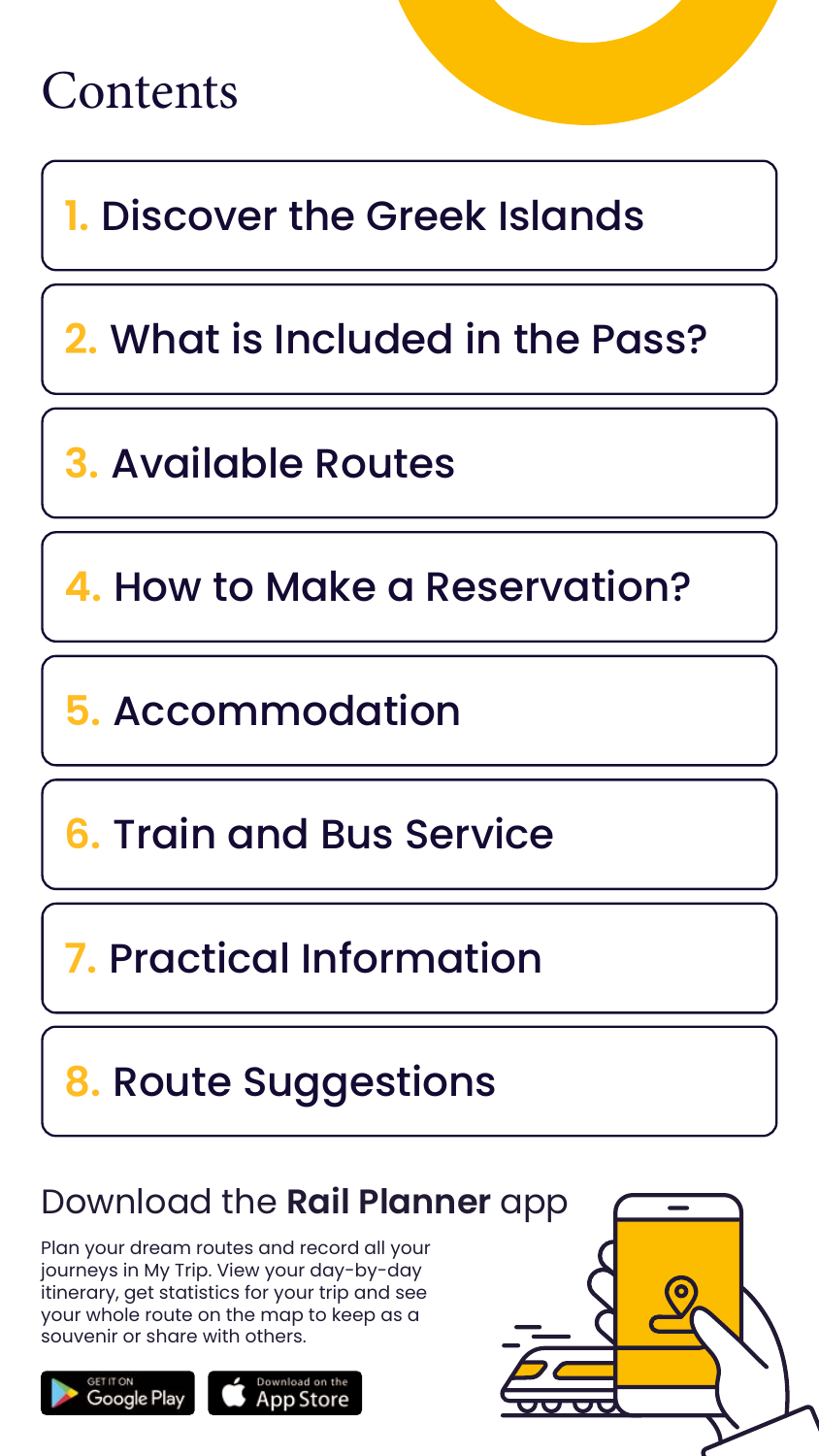

# <span id="page-2-0"></span>Discover the Greek Islands

Greece is one of the most popular destinations in the world, attracting millions of visitors every year. The country offers a wide variety of tourist attractions and can be characterised by its mountainous landscapes, sandy beaches, tasty food, rich history, and its popular islands.

### **Greek Islands Passes**

Eurail and Interrail offer two Greek Islands Passes that allow you to discover the Greek islands as you hop from one island to the next. Using the high-quality ferry services of Superfast Ferries, Blue Star Ferries & Hellenic Seaways you can explore Greece's most beautiful islands, such as Crete, Santorini and Mykonos, in complete comfort. Your Greek Islands Pass allows you to make use of these services with all the freedom and flexibility of Eurail and Interrail.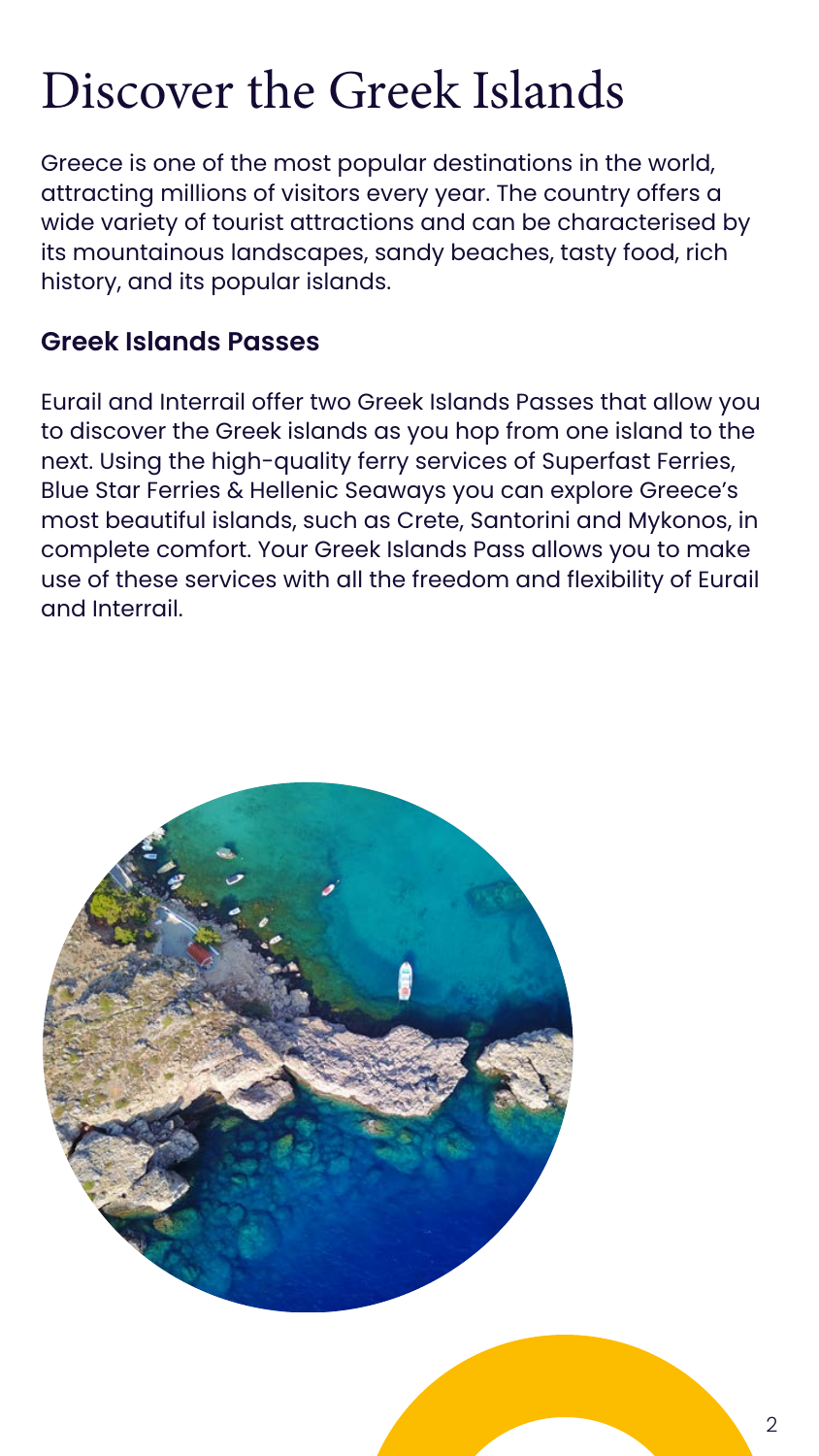# <span id="page-3-0"></span>What is Included in the Pass?

# **Greek Islands Pass 6 days within 1 month**

- Included Ferry trips within a 1-month period:
	- 2 out of the 6 travel days can be used on international routes between Italy and Greece\*
	- 4 out of the 6 travel days can be used on domestic routes within Greece
- TRAINOSE rail/bus transfer from the international port of Patras to the domestic port of Piraeus (and vice versa)
- Fuel surcharge and port fees
- Accommodation in either 1st or 2nd class
- 30% discount on all additional trips (valid on Economy Class only)
- 30% reduction on all upgrades in accommodation (except Lux cabins). Valid for International and Domestic routes.

# **Greek Islands Pass 4 days within 1 month**

- **4 travel days for domestic trips** within a 1-month period
- International trips **not possible** on this Pass
- Fuel surcharge and port fees
- 30% discount on all additional trips (valid on Economy Class only)
- 30% reduction on all upgrades in accommodation (except Lux cabins). Valid for International and Domestic routes.
- \* Only 1 day is calculated during the night ferries, the departure date of the vessel

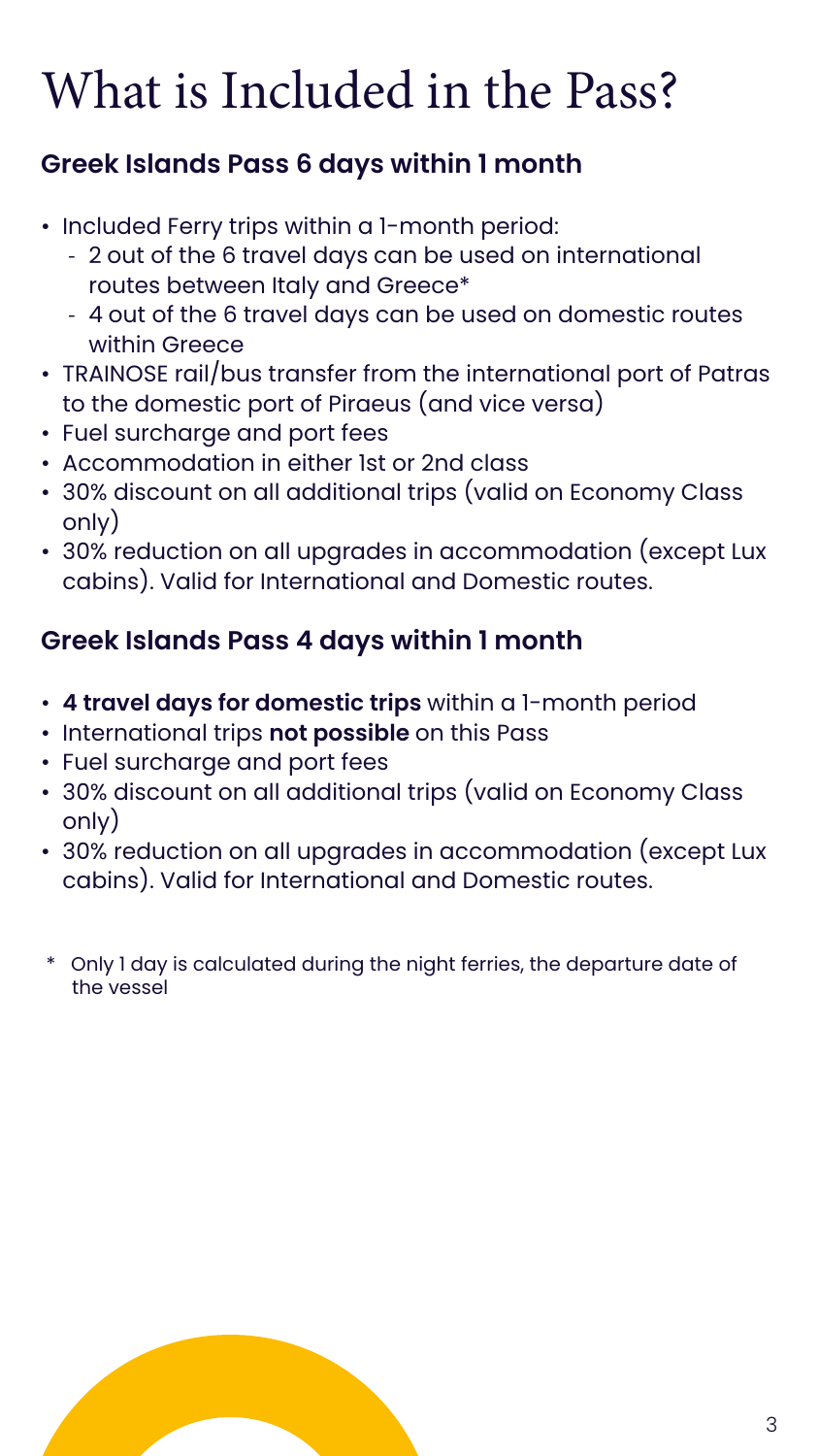# **Which islands can be reached?**

The domestic ferry lines between the Greek islands are operated by Blue Star Ferries and Hellenic Seaways. Detailed timetables and travel times are available on their websites: **[bluestarferries.](https://www.bluestarferries.com/en-gb) [com](https://www.bluestarferries.com/en-gb)** and **[hellenicseaways.gr](https://www.hellenicseaways.gr/en-gb)**. The following islands can be reached with the Greek Islands Pass\*:

**Cyclades:** Amorgos, Anafi, Andros, Donoussa, Folegandros, Ios, Iraklia, Kea, Kimolos, Koufonissi, Kythnos, Milos, Mykonos, Naxos, Paros, Santorini, Schinoussa, Serifos, Sikinos, Syros, Tinos, Sifnos.

**Dodecanese:** Astypalea, Karpathos, Kastellorizo, Kalymnos, Kasos, Kos, Leros, Lipsi, Nisyros, Patmos, Rhodes, Symi, Tilos.

**Sporades:** Alonissos, Skiathos, Skopelos.

**Saronic Islands:** Aegina, Agistri, Hermioni, Hydra, Poros, Porto Heli, Spetses.

**North & N.E. Aegean Islands:** Chios, Fourni, Ikaria, Lemnos, Lesvos, Oinousses, Psara, Samos.

**Crete:** Chania & Heraklion.



#### \* Please note that not all crossings are daily.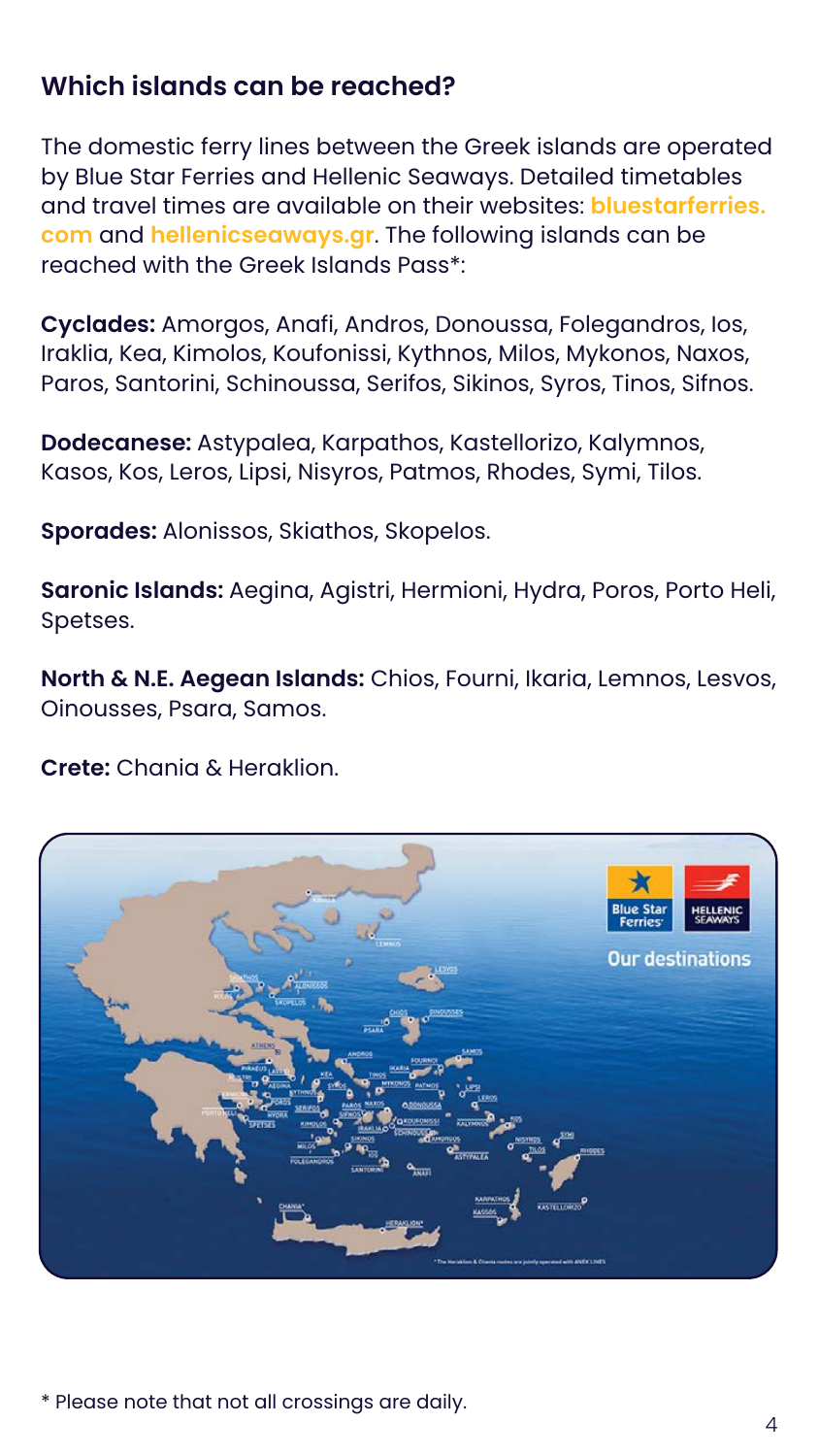### **Book your island here**

#### **Piraeus Harbour Entrance Gates**

**Gates &** Point of ships' arrival and departure for: *The Dodecanese, Cyclades, Ikaria, Fourni, Samos, Chios, Mytilene, Psara, Oinousses.*

**Gate**  Point of ships' arrival and departure for: *Heraklion & Chania, Crete.*

**Gates & & #7** Point of ships' arrival and departure for: *Syros - Tinos - Mykonos and Ikaria - Fourni - Samos Paros-Naxos - Ios - Santorini and Syros - Amorgos - Iraklia - Schinoussa - Koufonissi - Donoussa - Anafi - Astypalea.*

#### **Gate**

Point of ship's arrival and departure for: *Syros - Tinos - Mykonos - Ikaria - Fourni - Samos - Chios - Oinousses - Mytilene - Lemnos - Kavala. Paros - Naxos - Koufonissi - Amorgos.*

#### **Gate**

Point of ships' arrival and departure for: *Saronic Gulf islands: Aegina - Agistri and Poros - Hydra - Ermioni - Spetses - Porto Heli.*

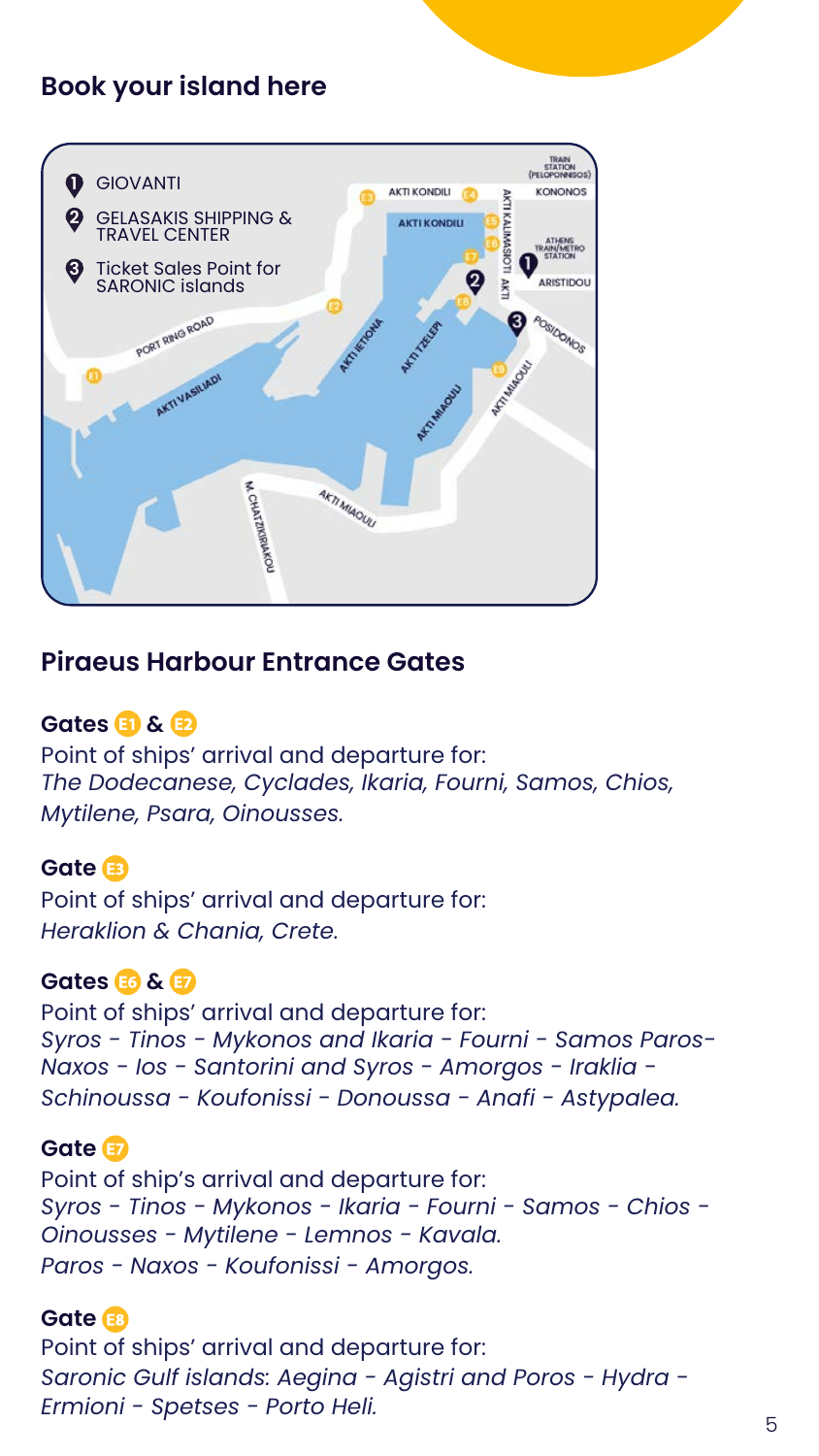# <span id="page-6-0"></span>Available Routes

### **International Routes**

|                    | <b>Departure</b> | <b>Arrival</b> | <b>Remarks</b>                      |
|--------------------|------------------|----------------|-------------------------------------|
|                    | <b>Patras</b>    | Ancona         | <b>Superfast Ferries/Anek Lines</b> |
| to Italy<br>Greece |                  | Bari           | <b>Superfast Ferries/Anek Lines</b> |
|                    |                  | Venice         | <b>Superfast Ferries/Anek Lines</b> |
|                    | Igoumenitsa      | Ancona         | <b>Superfast Ferries/Anek Lines</b> |
|                    |                  | <b>Bari</b>    | <b>Superfast Ferries/Anek Lines</b> |
|                    |                  | Venice         | <b>Superfast Ferries/Anek Lines</b> |
|                    | Corfu            | Ancona         | Crossings are not daily and are     |
|                    |                  | Bari           | operated during the summer          |
|                    |                  | Venice         | period only (see timetable on       |
|                    |                  |                | superfast.com)                      |
|                    | Venice           | <b>Patras</b>  | <b>Superfast Ferries/Anek Lines</b> |
|                    |                  | Igoumenitsa    | Superfast Ferries/Anek Lines        |
|                    |                  | Corfu          | Crossings are not daily and are     |
|                    |                  |                | operated during the summer          |
|                    |                  |                | period only (see timetable on       |
|                    |                  |                | superfast.com)                      |
|                    | Ancona           | <b>Patras</b>  | Superfast Ferries/Anek Lines        |
| Greece to Italy    |                  | Igoumenitsa    | Superfast Ferries/Anek Lines        |
|                    |                  | Corfu          | Crossings are not daily and are     |
|                    |                  |                | operated during the summer          |
|                    |                  |                | period only (see timetable on       |
|                    |                  |                | superfast.com)                      |
|                    | <b>Bari</b>      | <b>Patras</b>  | Superfast Ferries/Anek Lines        |
|                    |                  | Igoumenitsa    | <b>Superfast Ferries/Anek Lines</b> |
|                    |                  | Corfu          | Crossings are not daily and are     |
|                    |                  |                | operated during the summer          |
|                    |                  |                | period only (see timetable on       |
|                    |                  |                | superfast.com)<br>6                 |
|                    |                  |                |                                     |

The Greek Islands Pass with 6 days gives you the opportunity to travel between Italy and Greece. This international crossing is operated by Superfast Ferries (Attica Group) in cooperation with Anek Lines on the following routes: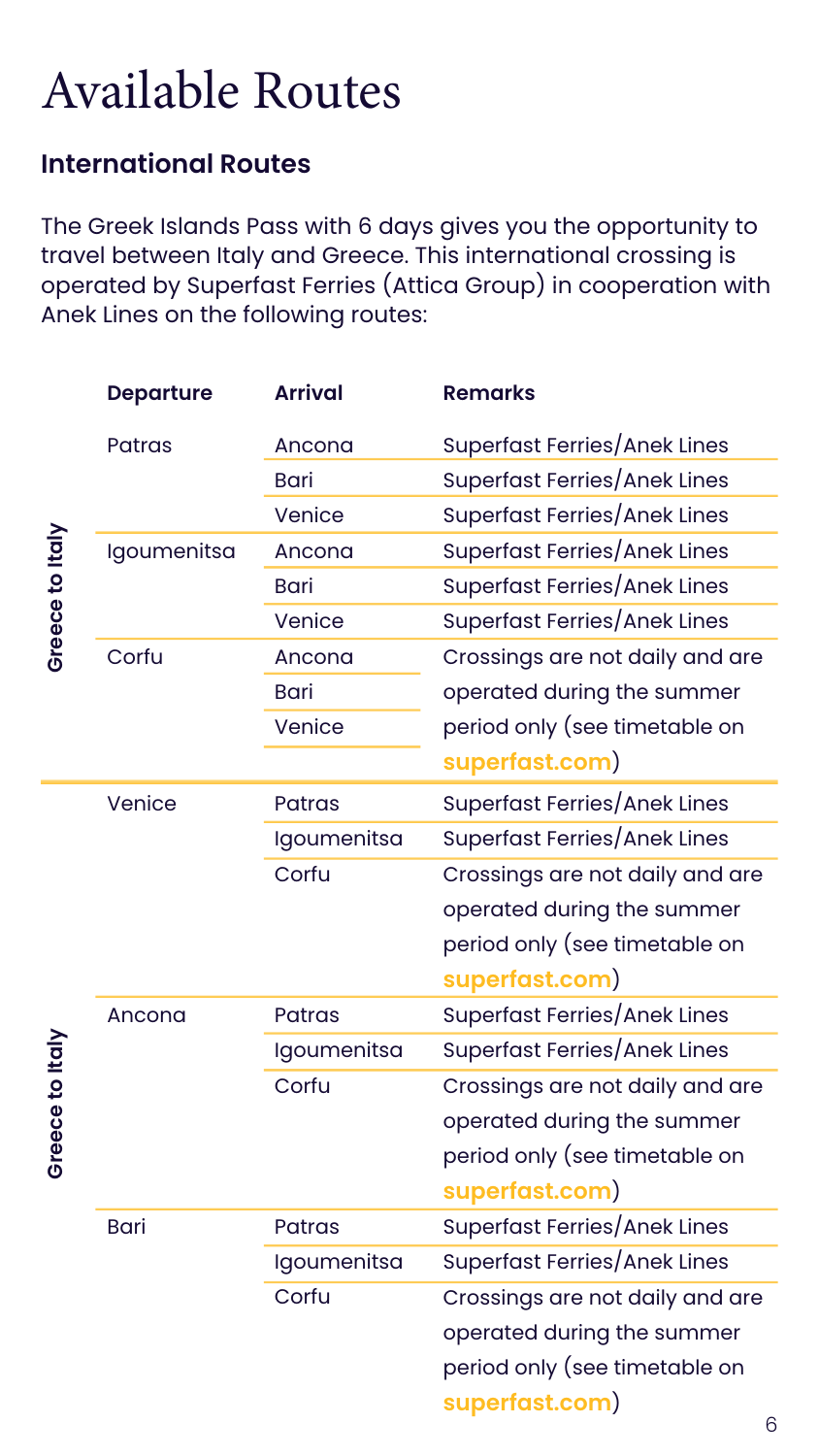# **Greek Domestic Routes**

The 6-day and 4-day Greek Islands Pass offer domestic trips to explore the charm of the Greek islands. If you wish to explore more islands without using a travel day, you can add more destinations to your itinerary with a 30% discount on all additional trips during the 1 month Pass validity. These trips are operated by Blue Star Ferries & Hellenic Seaways. The Crete routes are jointly operated by Blue Star Ferries & Anek Lines.

#### **Dodecanese**

- Up to 2 daily departures from Piraeus to **Kos Rhodes**
- 5-6 weekly departures from Piraeus to **Kalymnos**
- Up to 5 weekly departures from Piraeus to **Astypalea**
- Up to 7 weekly departures from Piraeus to **Leros Patmos**
- 1-3 weekly departures from Piraeus to **Karpathos Kasos Kastellorizo - Lipsi - Nisyros - Symi - Tilos**

### **Cyclades**

- Up to 4 daily departures from Piraeus to **Naxos Paros Santorini**
- 5-8 weekly departures from Piraeus to **Amorgos Ios**
- Up to 4 weekly departures from Piraeus to **Donoussa Iraklia Koufonissi - Schinoussa**
- Up to 3 daily departures from Piraeus to **Mykonos Syros Tinos**
- 2 weekly departures from Piraeus to **Anafi**
- Up to 2 weekly departures from Lavrio to **Kea Kythnos - Syros**
- Routes between the Cycladic islands: **Syros Paros Serifos Sifnos - Kimolos - Milos - Sikinos -**

 **Folegandros los - Naxos - Kea - Kythnos - Andros - Tinos**

#### **Sporades**

- Up to 3 daily departures from Volos to **Skiathos Skopelos**
- Up to 2 daily departures from Volos to **Alonissos**

#### **Saronic Islands**

- Up to 7 daily departures from Piraeus to **Aegina**
- Up to 4 daily departures from Piraeus to **Agistri**
- Up to 8 daily departures from Piraeus to **Poros**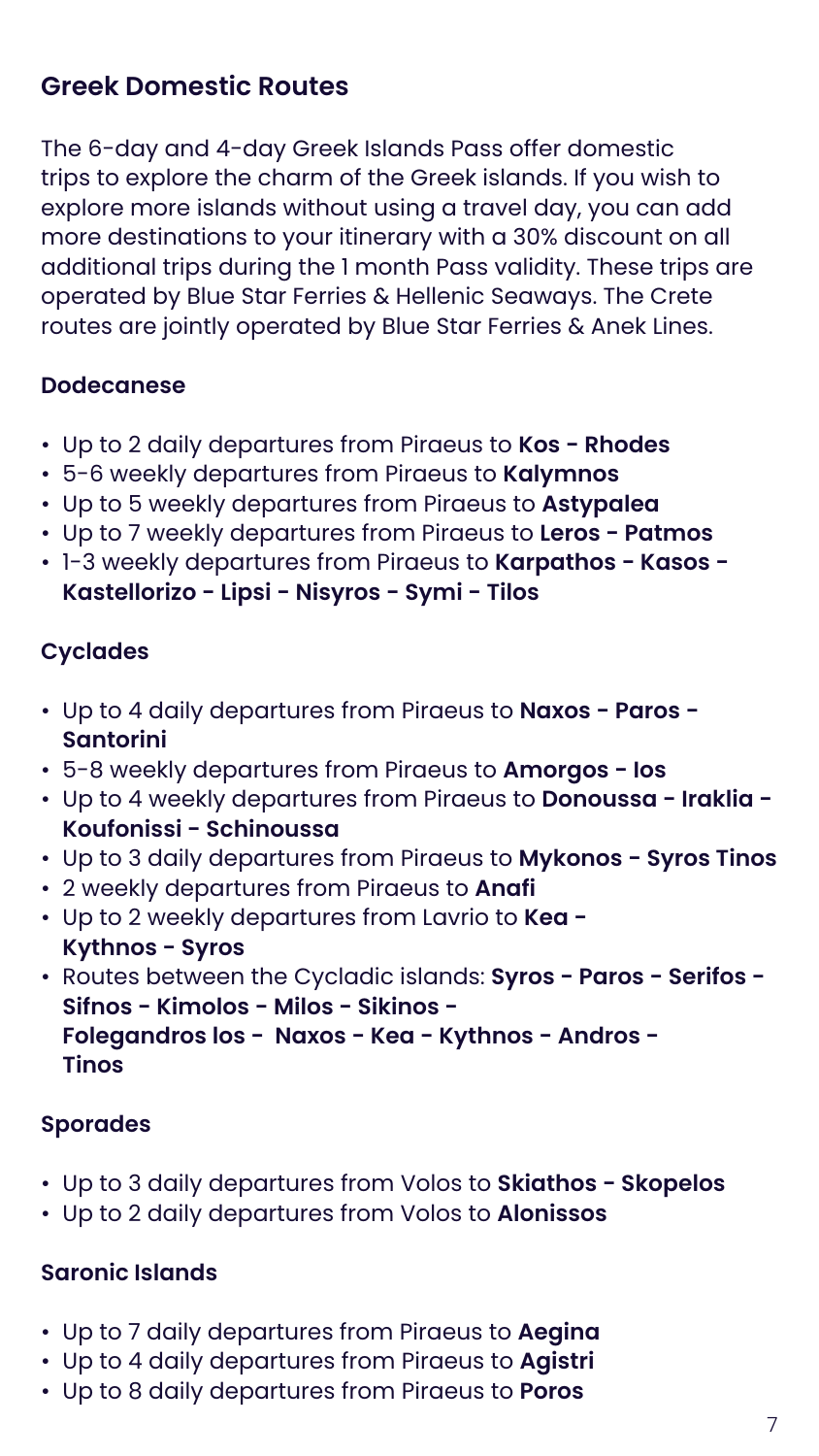

- Up to 8 daily departures from Piraeus to **Hydra**
- Up to 4 daily departures from Piraeus to **Hermioni**
- Up to 8 daily departures from Piraeus to **Spetses**
- Up to 4 daily departures from Piraeus to **Porto Hel**

#### **North & North-East Aegean**

- Up to 12 weekly departures from Piraeus and 3 departures from Kavala to **Chios - Lesvos**
- Up to 3 weekly departures from Piraeus to **Oinousses Psara**
- Up to 9 weekly departures from Piraeus and 2 departures from Kavala to **Ikaria - Samos**
- Up to 2 weekly departures from Piraeus, and 5 departures from Kavala to **Lemnos**
- Up to 3 weekly departures from Piraeus and 1-2 weekly departures from Kavala to **Fourni**

#### **Chania & Heraklion**

• Daily departures from Piraeus to **Heraklion** and from Piraeus to **Chania**

\* Itineraries & timetables are subject to change. For more information please visit **[Blue Star Ferries](https://www.bluestarferries.com/en-gb)** and **[Hellenic Seaways](https://hellenicseaways.gr/en/routes)** websites.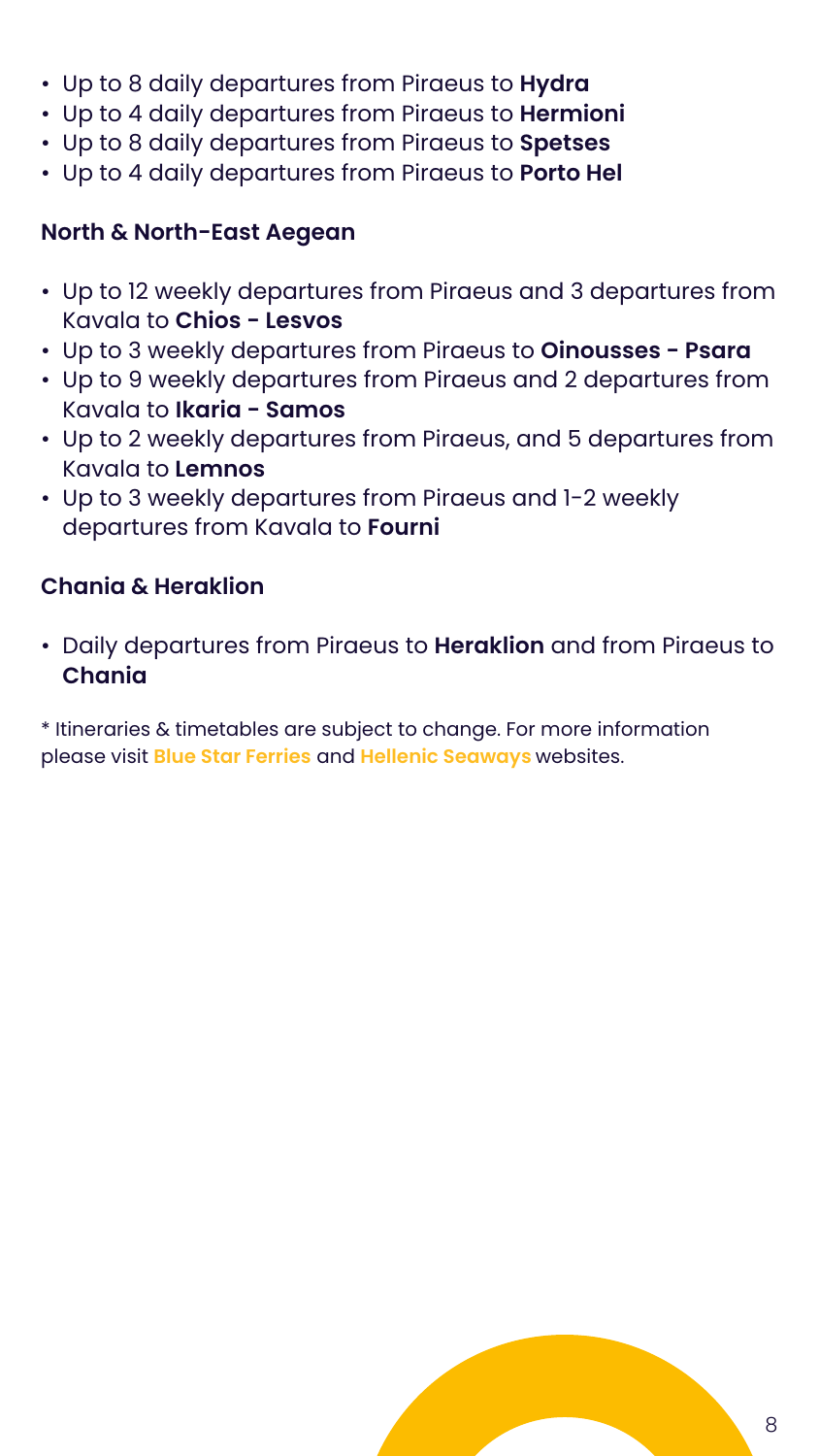# <span id="page-9-0"></span>How to Make a Reservation?

When travelling with your Greek Islands Pass, you must reserve a seat for each ferry you'll be travelling on. This can be done free of charge. Make sure to do so as early as possible to ensure there are still seats available.

### **Reservation on International Routes**

Holders of the 6-day Greek Islands Pass can book their international trips online (through **[superfast.com](https://www.superfast.com/en-gb)** or **[anek.gr](https://www.anek.gr/en/)**) or through the Attica Group (Superfast Ferries, Blue Star Ferries & Hellenic Seaways) Call Center in Athens (Tel. +30 210 8919700 or +30 210 8919800) or email to Help Desk Dept.: **[helpdesk@attica](mailto:helpdesk%40attica-group.com?subject=)[group.com](mailto:helpdesk%40attica-group.com?subject=)**, or **[helpdesk@anek-superfast.com](mailto:helpdesk%40anek-superfast.com?subject=)**.

### **Reservation on Greek Domestic Routes**

Domestic trips can be booked online (through **[bluestarferries.](https://www.bluestarferries.com/en-gb) [com](https://www.bluestarferries.com/en-gb)** or **[hellenicseaways.gr](https://www.hellenicseaways.gr/en-gb)**) or through the Attica Group (Superfast Ferries, Blue Star Ferries & Hellenic Seaways) Call Center in Athens (Tel. +30 210 8919800) or email to **[helpdesk@](mailto:helpdesk%40attica-group.com?subject=) [attica-group.com](mailto:helpdesk%40attica-group.com?subject=)** or **[callcenter@atticagroup](mailto:callcenter%40atticagroup?subject=)**.

When making a reservation, a booking reference number will be provided and with this number customers will be able to collect their boarding pass at the embarkation port (Ancona, Bari, Corfu, Igoumenitsa, Patras, Piraeus and Venice, as well as the Attica Group Port Agencies on the Greek islands).

#### **Travelling with a Greek Islands Pass**

**1.** Decide which islands you would like to visit.

**2.** Check ferry timetables and determine when you would like to travel.

**3.** Reserve seats for the ferries you'd like to travel on (as early as possible). In order to reserve seats you need to first activate your Pass. The 1st day of travel (the 1st destination island you choose) is the activation date of your Pass. The Pass will remain valid for 1 month.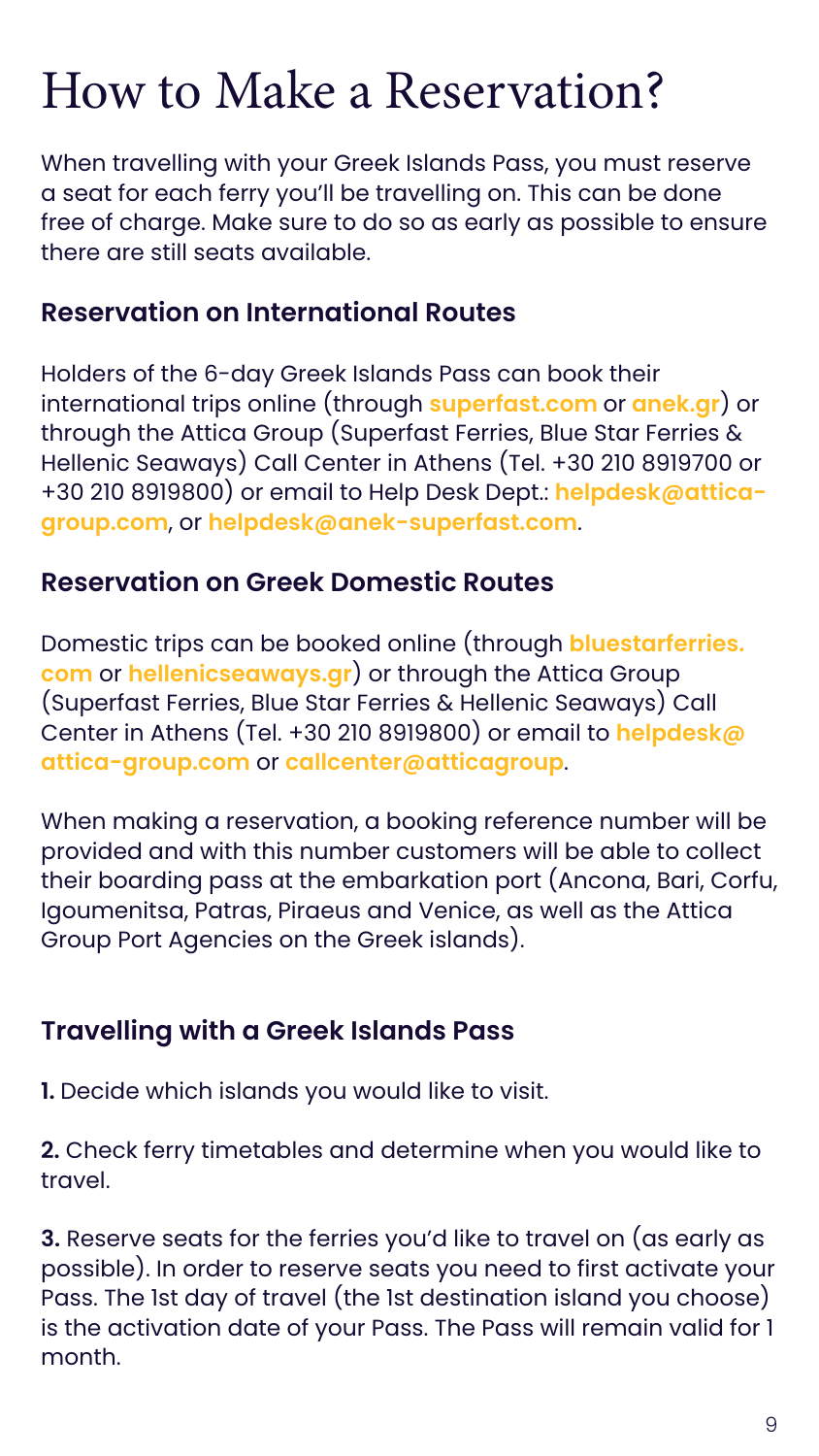

**4.** After reservation, you will receive a booking reference number. Use the booking reference to collect your boarding pass at the Attica Group Port Agencies.

**5.** When boarding\*, present your passport and other travel documents (if requested) with your boarding pass.

\*Boarding begins 2 hours prior to departure on the international routes and 1 hour prior to departure on the domestic routes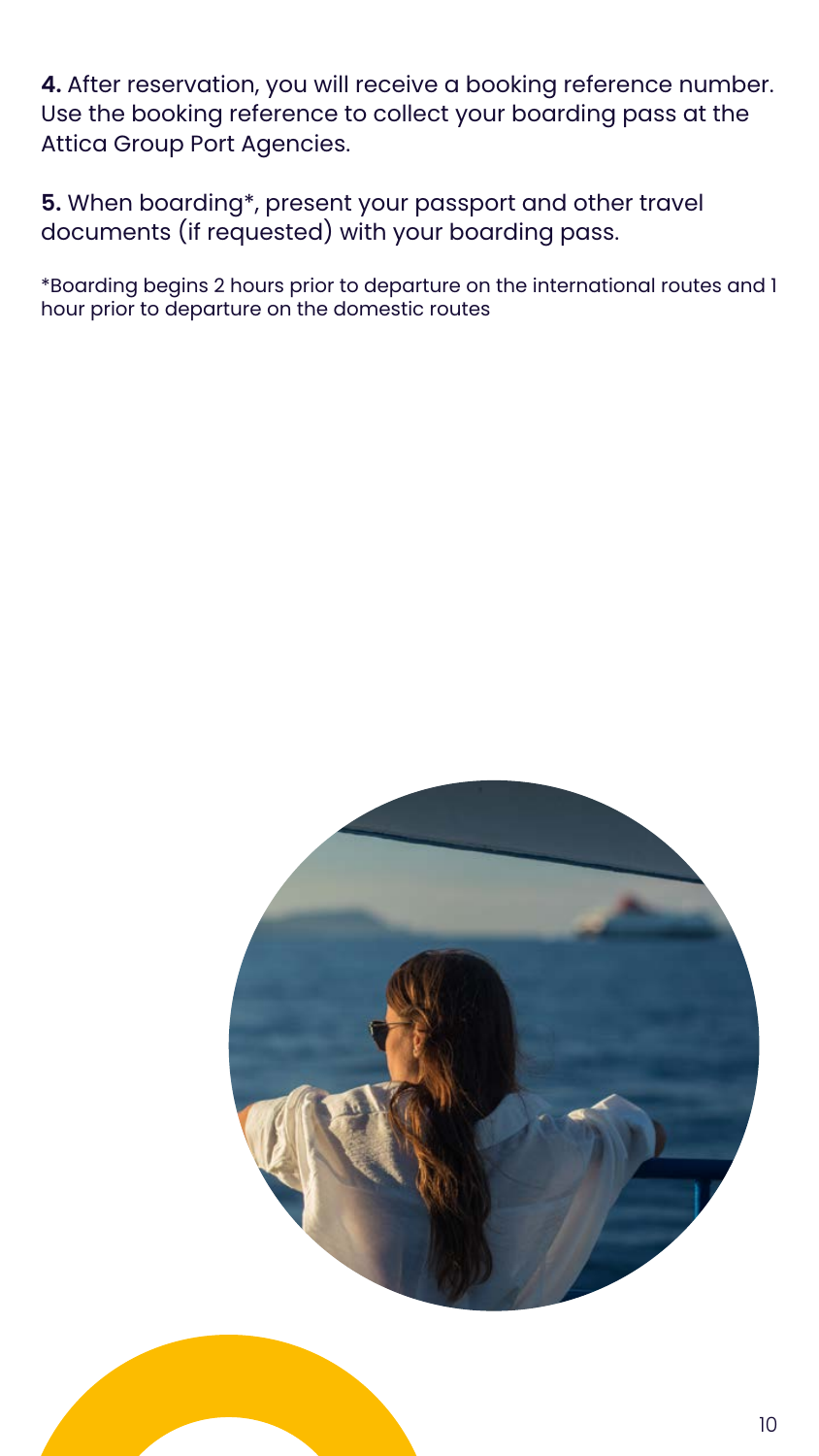11

# <span id="page-11-0"></span>Accommodation

On the international routes there is 1st or 2nd class available. The Greek domestic crossings only offer 2nd class (Economy).

# **International Routes (Adriatic Sea)\***

- 1st class customers are entitled to a bed in a shared 4-bed inside cabin with facilities
- 2nd class customers are entitled to aircraft-type seats

### **Domestic Routes**

- 1st and 2nd class customers are entitled to Economy Class
- \* Only available for the Pass with 6 days

# **Fare Types**

- 1st or 2nd class on the international crossings
- Greek domestic crossings only offer 2nd class (Economy)
- Available for the following passenger tariffs:
	- Adult
	- Youth
	- Child (aged 4-11, free when travelling with full paying adult)\*
	- Senior
- Children under 4 travel for free when they don't occupy a bed/ berth/air-seat
- \* Maximum 2 free children per one full paying adult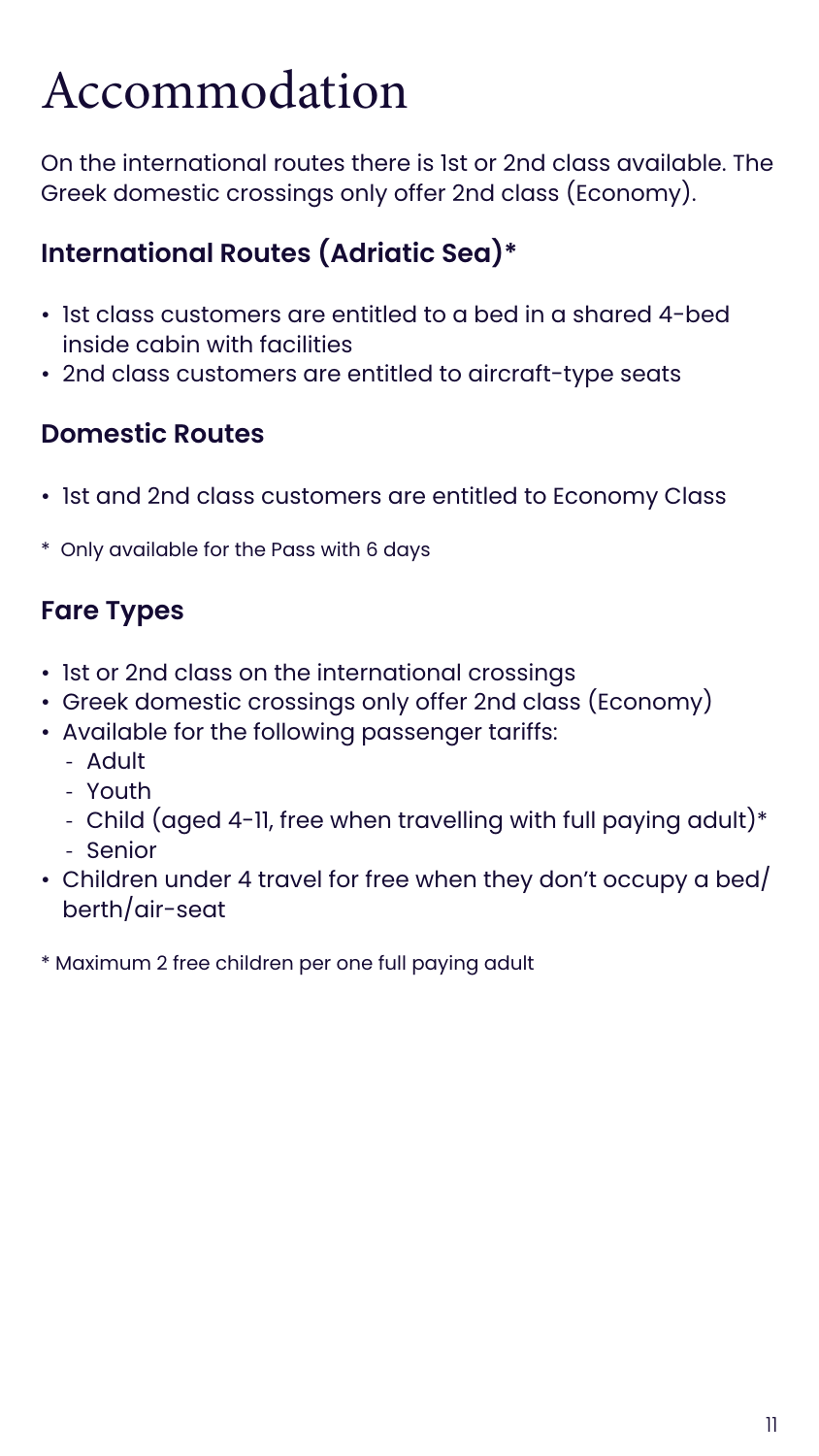

# <span id="page-12-0"></span>Train and Bus Service

With a 6-day Greek Islands Pass, you can travel for free between the international port of Patras to the domestic port of Piraeus using bus and train services of the Greek railways TRAINOSE (upon presentation of your Pass). Starting in Patras, take the bus to Kiato, and from there take the train towards Piraeus. This trip can be made at any time. It is not necessary to fill in a separate trip on your Travel Calendar.

If you travel from Italy to Corfu or Igoumenista, you can use public transportation (KTEL) from these locations to Athens. This transportation is not included in the Greek Islands Pass.

Please be aware that the free transfer between Patras and Piraeus is only included in the 6-day Greek Islands Pass.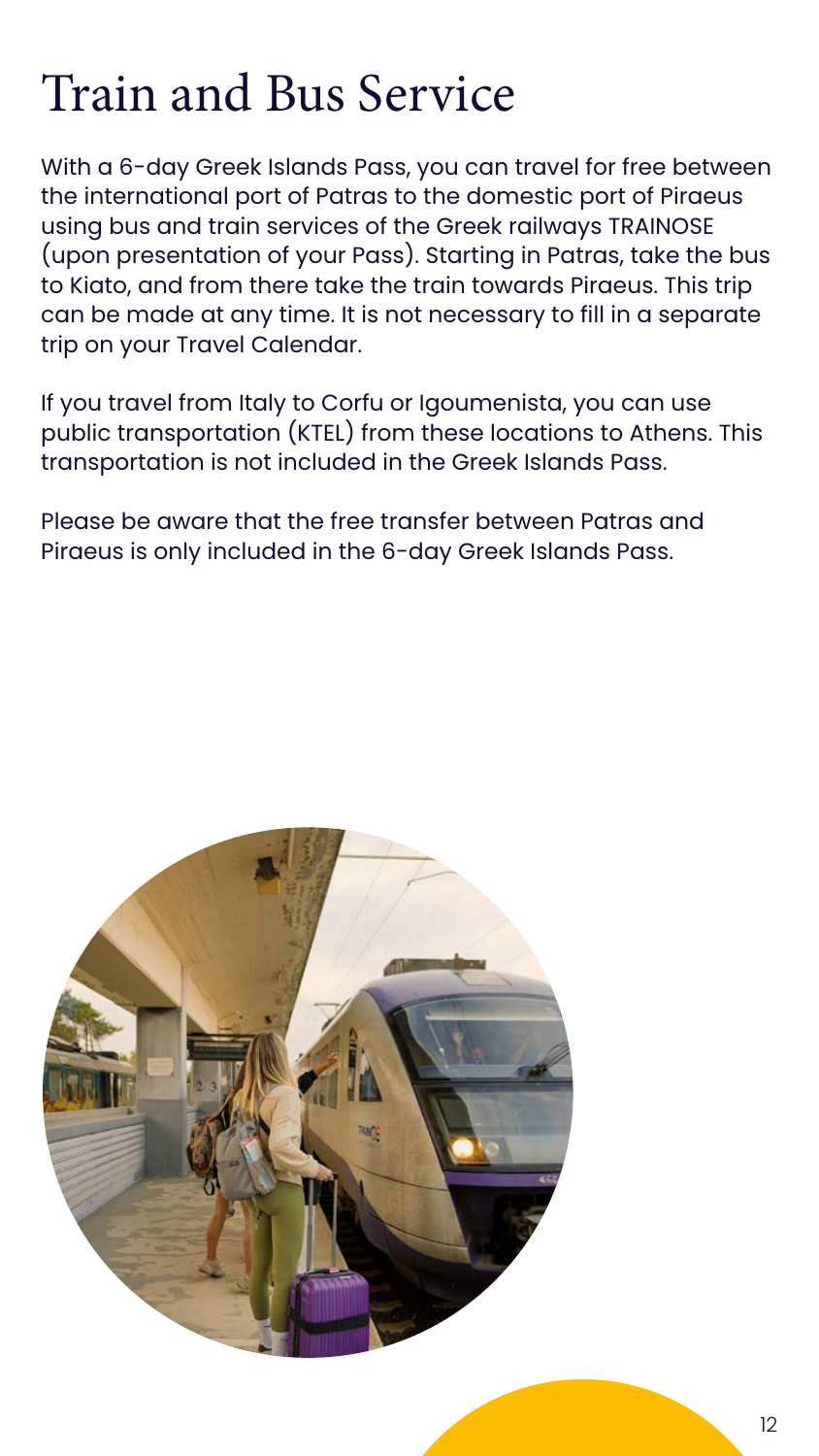# <span id="page-13-0"></span>Practical Information

### **How to Use the Greek Islands Pass**

Before you embark the ferry, it is extremely important to write the travel date in the Travel Calendar on your Pass. Your Pass is not valid for travel on days that are not marked on your Travel Calendar.

### **How to Fill in the Travel Calendar**

The Travel Calendar will have a day and a month box for each of the days you are entitled to. The day and month should be written in the proper boxes under '1' for the first ferry day, '2' for the second ferry day, and so on. This should not be done with a pencil, but with blue or black ink.

# **Additional Trips**

While using the Greek Island Pass, you are entitled to a discount

of 30% on all additional trips. Making use of this discount does not require the use of a travel day in the Travel Calendar and can be done throughout the entire validity of the Pass. There is no limit on the amount of times the discount can be used.

# **Mistake in the Travel Calendar**

You are advised to fill out the Travel Calendar with care. Mistakes cannot be corrected, since an altered travel date can be interpreted as attempted fraud. When a mistake is made in the Travel Calendar, it can only be corrected by entering the desired date in the next box. This means that you lose one travel day.

| <b>INTERRAIL</b>                                                                      | NAME:                    | KINDVALL O             |  |  |  |  |  |
|---------------------------------------------------------------------------------------|--------------------------|------------------------|--|--|--|--|--|
|                                                                                       | COUNTRY:                 | SWEDEN                 |  |  |  |  |  |
| CIV                                                                                   | PASS-/ID-NR: N1234567890 |                        |  |  |  |  |  |
| 22.06.2021 - 21.07.2021<br>VALID                                                      | DATE OF BIRTH            | 15.02.1997             |  |  |  |  |  |
| $\rightarrow$ TO<br>DATE<br>TIME FROM                                                 |                          | CLASS<br>TIME<br>DATE  |  |  |  |  |  |
|                                                                                       |                          |                        |  |  |  |  |  |
| INTERRAIL ONE COUNTRY PASS                                                            |                          |                        |  |  |  |  |  |
| GREEK ISLANDS PASS<br>$\bullet$ .<br><br><br><br><br><br><br><br><br><br><br><br><br> | <b>FLEXI</b>             | $\bullet$<br>$\bullet$ |  |  |  |  |  |
| 06 DAYS/01 MONTH TRAVEL CALLENDAR BELOW                                               | MUST                     | BE FILLED IN:          |  |  |  |  |  |
| $\overline{2}$ .<br>3.<br>4.                                                          | 6.<br>5 <sub>1</sub>     |                        |  |  |  |  |  |
| .Q5/<br>$\ldots$ $\ldots$ $\ldots$ $\ldots$<br>DAY:<br>$\ldots$ /                     | $\ldots$ /<br>$\cdots$ / |                        |  |  |  |  |  |
| $Q_{t}^{2}/2$<br>MONTH:<br>$\ldots$ /<br>$\ldots$ /<br>$\ldots$ /                     | $\ldots$ /<br>$\cdots$   |                        |  |  |  |  |  |
| VALID: ATTICA GROUP (FERRY COMPANY)                                                   |                          |                        |  |  |  |  |  |
| YOUTH ONLY VALID WITH PASSPORT/ID AND COVER                                           |                          |                        |  |  |  |  |  |
| CONDITIONS OF USE: WWW.INTERRAIL.EU/GREEKISLANDS<br>EUR ***** 246.00                  |                          |                        |  |  |  |  |  |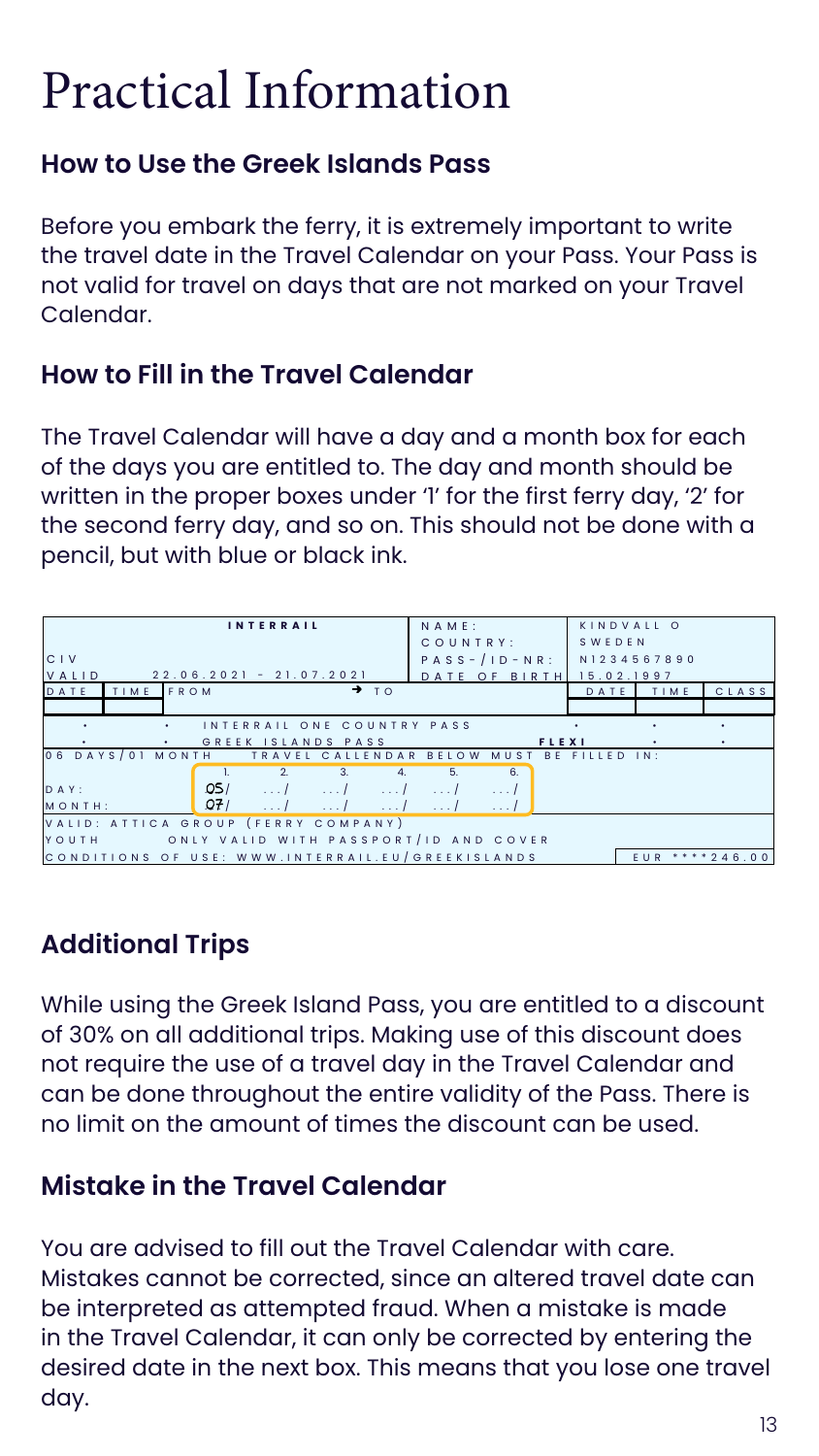### **Do's and don'ts for the Travel Calendar:**

- Only use a pen with black or blue ink (non-erasable)
- Do not use a pencil
- Fill in the date before you start the trip
- Enter two digits per day/month (see example on the previous page)
- Please fill in the day of departure

### **Useful Greek phrases**



| <b>Phrase</b>   | <b>Pronunciation</b>  | <b>Translation</b>        |
|-----------------|-----------------------|---------------------------|
| Καλημέρα        | Kalimera              | Good morning              |
| Ευχαριστώ       | <b>Efkaristó</b>      | Thank you                 |
| Παρακαλώ        | Parakaló              | You are welcome           |
| Γεια σας        | Ya sas                | Hello & goobye (greeting) |
| Πόσο κάνει?     | Póso kanei?           | How much does it cost?    |
| Στην υγειά μας! | Stin igiá mas!        | Cheers!                   |
| Τι ώρα φεύγει   | Ti óra fevgi to plio? | What time does the ship   |
| το πλοίο?       |                       | depart?                   |
| Καληνύχτα       | Kalinikta             | Good night                |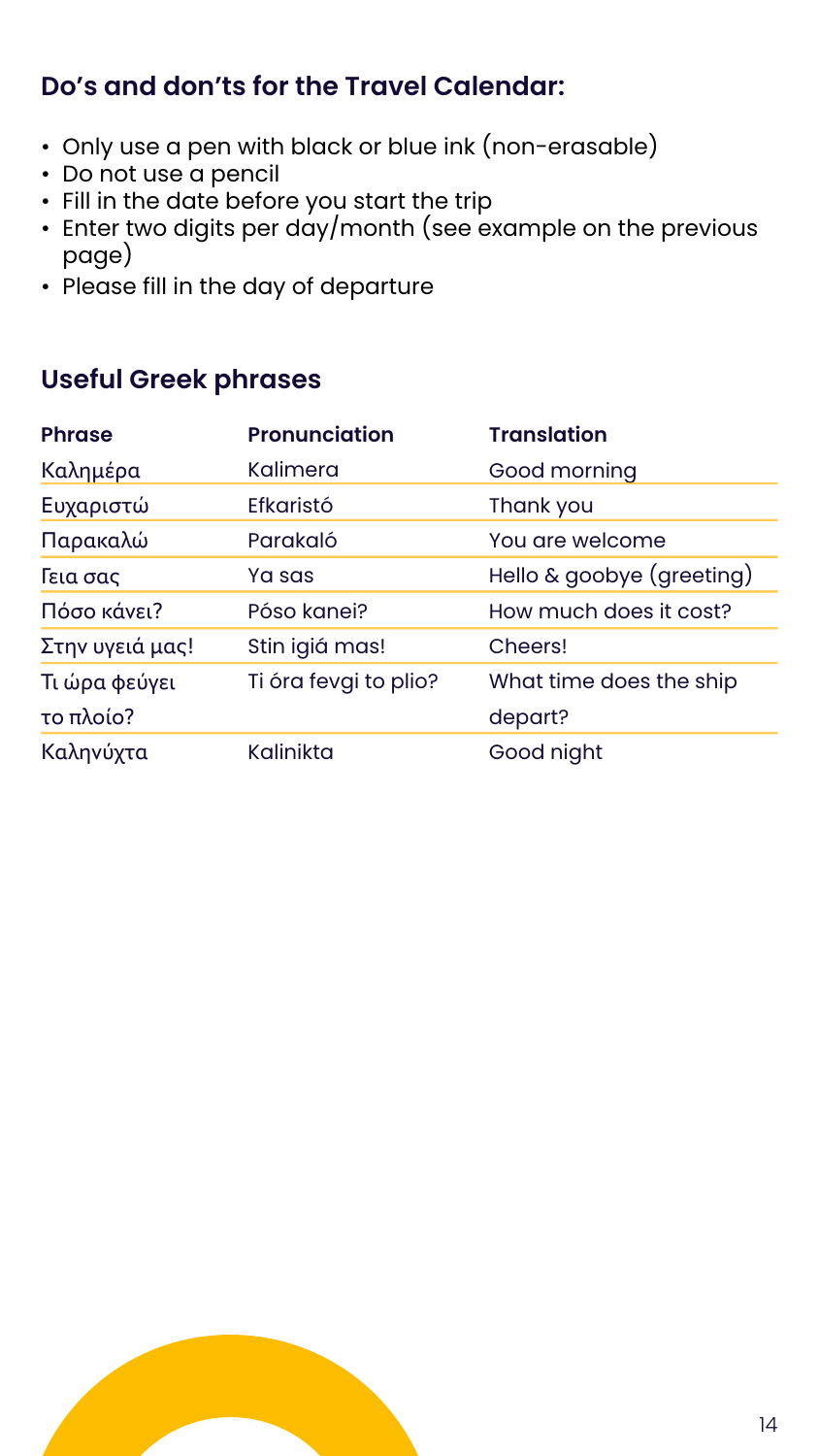# <span id="page-15-0"></span>Route Suggestions

With the Greek Islands Pass, you decide where and how you want to spend your holiday.

### **Syros, Paros & Naxos**

This route takes travellers on a journey to three of Greece's most popular islands: Syros, Paros and Naxos. While Syros offers an outstanding culture, neoclassical buildings, and sandy beaches, Naxos enchants visitors with its impressively high mountains, fertile valleys, and traditional villages. On Paros, travellers can enjoy beautiful sunsets and discover the island's history and tasty food.

**Itinerary >** Piraeus - Syros - Paros - Naxos - Piraeus

### **Santorini, Kos & Rhodes**

Travellers searching for a romantic experience and memorable adventure will surely never forget a trip to Santorini, Kos and Rhodes. These destinations not only offer beautiful beaches, spectacular scenery, and ancient cities, but also some of the world's finest wine.

**Itinerary >** Piraeus - Santorini - Kos - Rhodes - Piraeus

### **Syros, Patmos, Leros & Kalymnos**

Travellers who want to explore the hidden gems of the Greek Islands definitely need to look no further than Syros, Patmos, Leros & Kalymnos. The endearing Syros merges traditional and modern Greece, whereas Patmos, Leros and Kalymnos offer an untouched nature, crystal beaches and a relaxing atmosphere.

**Itinerary >** Piraeus - Syros - Patmos - Leros - Kalymnos - Piraeus

\* Itineraries & timetables are subject to change. For more information please visit **[Blue Star Ferries](https://www.bluestarferries.com/en-gb)** and **[Hellenic Seaways](https://hellenicseaways.gr/en/routes)** websites.